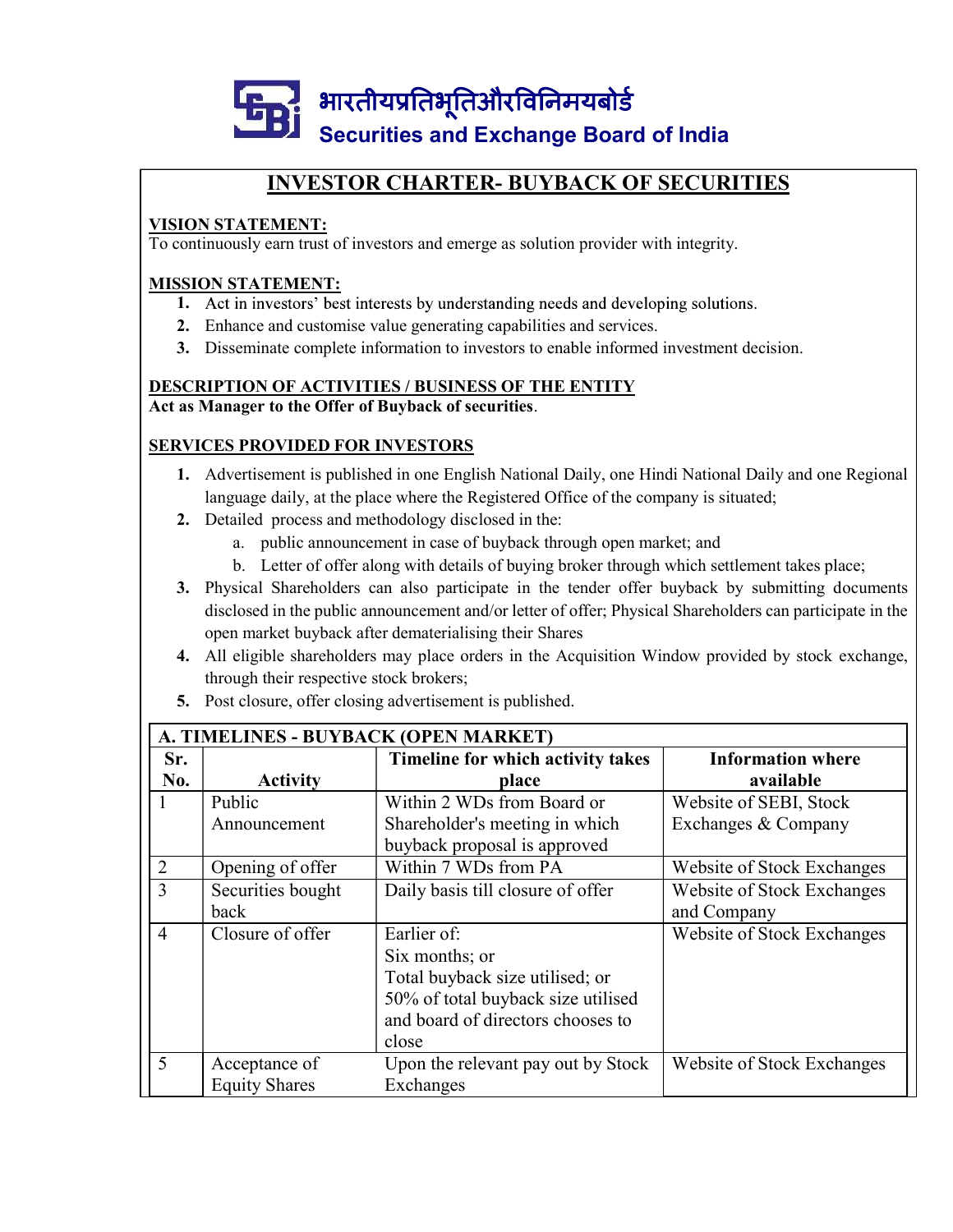# Securities and Exchange Board of India

|                |                                                                                                   |  | भारतीयप्रतिभूतिऔरविनिमयबोर्ड<br><b>Securities and Exchange Board of India</b>                             |           |                                               |  |
|----------------|---------------------------------------------------------------------------------------------------|--|-----------------------------------------------------------------------------------------------------------|-----------|-----------------------------------------------|--|
| 6              | Verification of                                                                                   |  | Within 15 days from payment date                                                                          | <b>NA</b> |                                               |  |
| $\overline{7}$ | acceptances<br>Extinguishment of<br>security certificates                                         |  | on or before 15th day of the<br>succeeding month but not later than<br>7 days of expiry of Buyback Period |           | Website of Stock Exchanges<br>and Company     |  |
| 8              | Post Offer<br>Advertisement                                                                       |  | Within two working days from<br>expiry of buyback period                                                  |           | Website of SEBI, Stock<br>Exchanges & Company |  |
| Sr.<br>No.     | <b>B. TIMELINES BUYBACK (TENDER METHOD)</b><br><b>Activity</b>                                    |  | Timeline for which activity takes<br>place                                                                |           | <b>Information where</b><br>available         |  |
| 1              | <b>Public Announcement</b>                                                                        |  | Within 2 WDs from Board or<br>Shareholder's meeting in which<br>buyback proposal is approved              |           | Website of SEBI, Stock<br>Exchanges & Company |  |
| $\overline{2}$ | Dispatch of Final Letter<br>of Offer to Shareholders                                              |  | Within 5 WDs from the date of<br>receipt of observation letter from<br><b>SEBI</b>                        |           | Website of SEBI, Stock<br>Exchanges & Company |  |
| 3              | Opening of offer                                                                                  |  | Within 5 WDs from the date of<br>dispatch .The offer shall be kept<br>open for 10 WDs                     |           | Website of Stock<br>Exchanges                 |  |
| $\overline{4}$ | Availability of Tender<br>form                                                                    |  | Till the closure of offer                                                                                 |           | Website of SEBI, Stock<br>Exchanges & Company |  |
| 5              | Availability of material<br>documents for inspection<br>by Shareholders                           |  | Till the closure of offer                                                                                 |           | Address is given in the<br>letter of offer    |  |
| 6              | Modification/cancellation<br>of orders and multiple<br>bids from a single<br>Eligible Shareholder |  | Till the closure of offer                                                                                 |           | <b>NA</b>                                     |  |
| $\overline{7}$ | Closure of offer                                                                                  |  | 10th WDs                                                                                                  |           | Website of Stock<br>Exchanges                 |  |
| 8              | Acceptance and<br>Settlement of shares                                                            |  | Within 7 WDs                                                                                              |           | <b>NA</b>                                     |  |
| 9              | Extinguishment of<br>security certificates                                                        |  | Within 15 days from Acceptance<br>date but not later than 7 days of                                       |           | Website of Stock<br>Exchanges                 |  |

#### RIGHTS OF INVESTORS

- 1. In case of any grievances relating to the Buyback (including non receipt of the Buyback consideration, share certificate, demat credit, etc.), the Eligible Shareholders can approach either of the Compliance Officer, Manager to the Buyback, Registrar to the Buyback for redressal thereof.
- 2. Shareholders have rights to inspect the material documents as listed out in the letter of offer during the tendering period.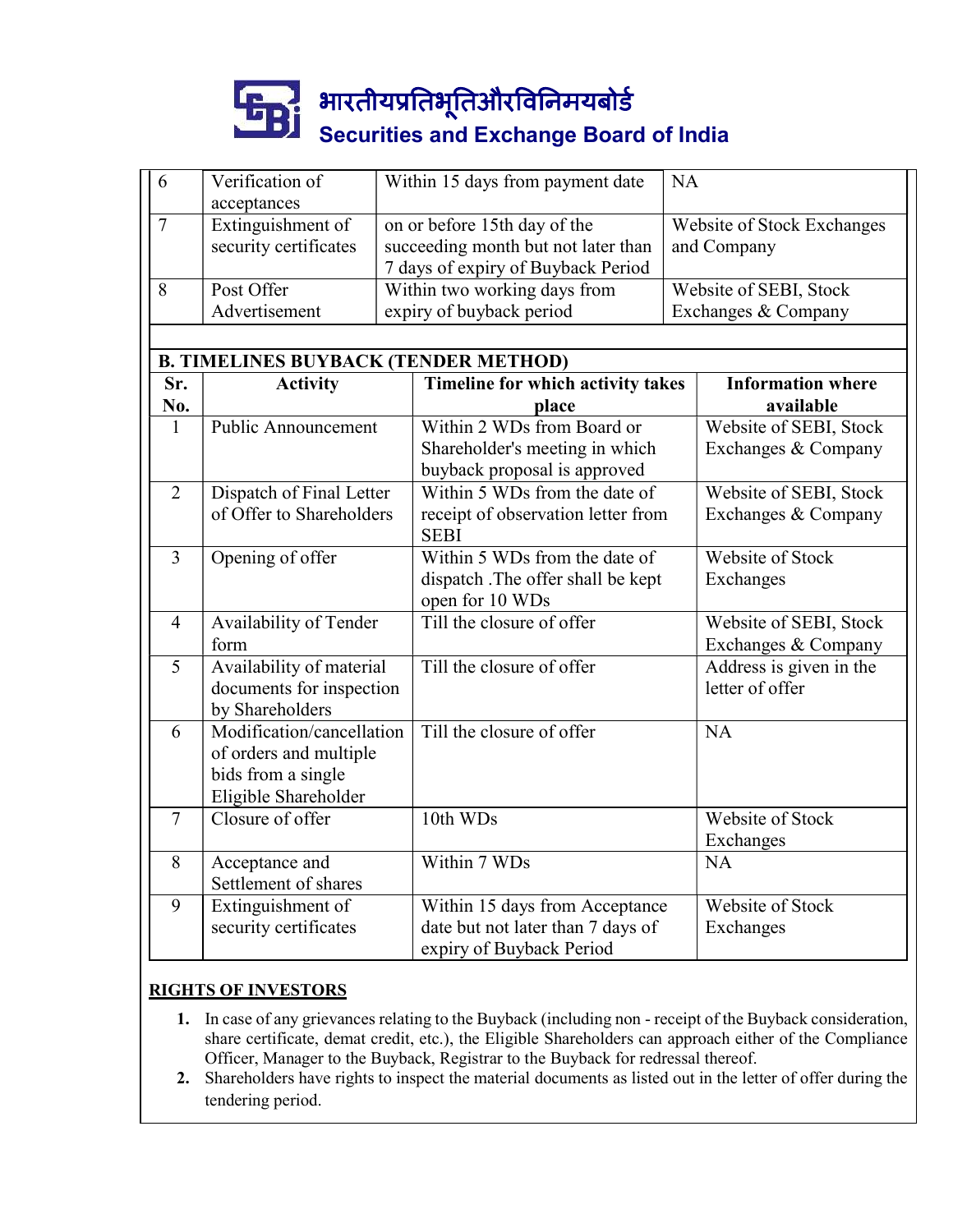

#### Dos

- 1. Ensure to submit Tender Forms on time; Eligible Shareholders who desire to tender their Equity Shares in the dematerialized form under the Buyback would have to do so through their respective Seller Member by indicating to their Seller Member the details of Equity Shares they intend to tender under the Buyback. In DON" Is FOR INVESTORS<br>
Ensure to submit Tender Forms on time; Eligible Shareholders who desire to tender their Equity<br>
Shares in the dematrailized form under the Buyback would have to do so through their respective<br>
Sce
- 2. Ensure the demat account and the PAN belong to the same eligible shareholder;
- 3. In case shares are held in physical Form, shareholder should ensure that the correct share certificates are attached along with the Tender Form
- 4. Ensure that the signatures registered with the Company and the signature on the Tender Form are the same.

#### Don'ts

- 1. The tender form and other relevant documents should not be sent to the company or to the manager to the buyback.
- 2. It is not mandatory for eligible shareholders holding and tendering equity shares in demat form to submit the tender form and the Transaction Registration Slip (TRS) given by the Broker on bidding of offer
- 3. The Equity Shares tendered by Shareholders holding Demat Shares or Physical Shares would be liable

### INVESTOR GRIEVANCE REDRESSAL MECHANISM AND HOW TO ACCESS IT

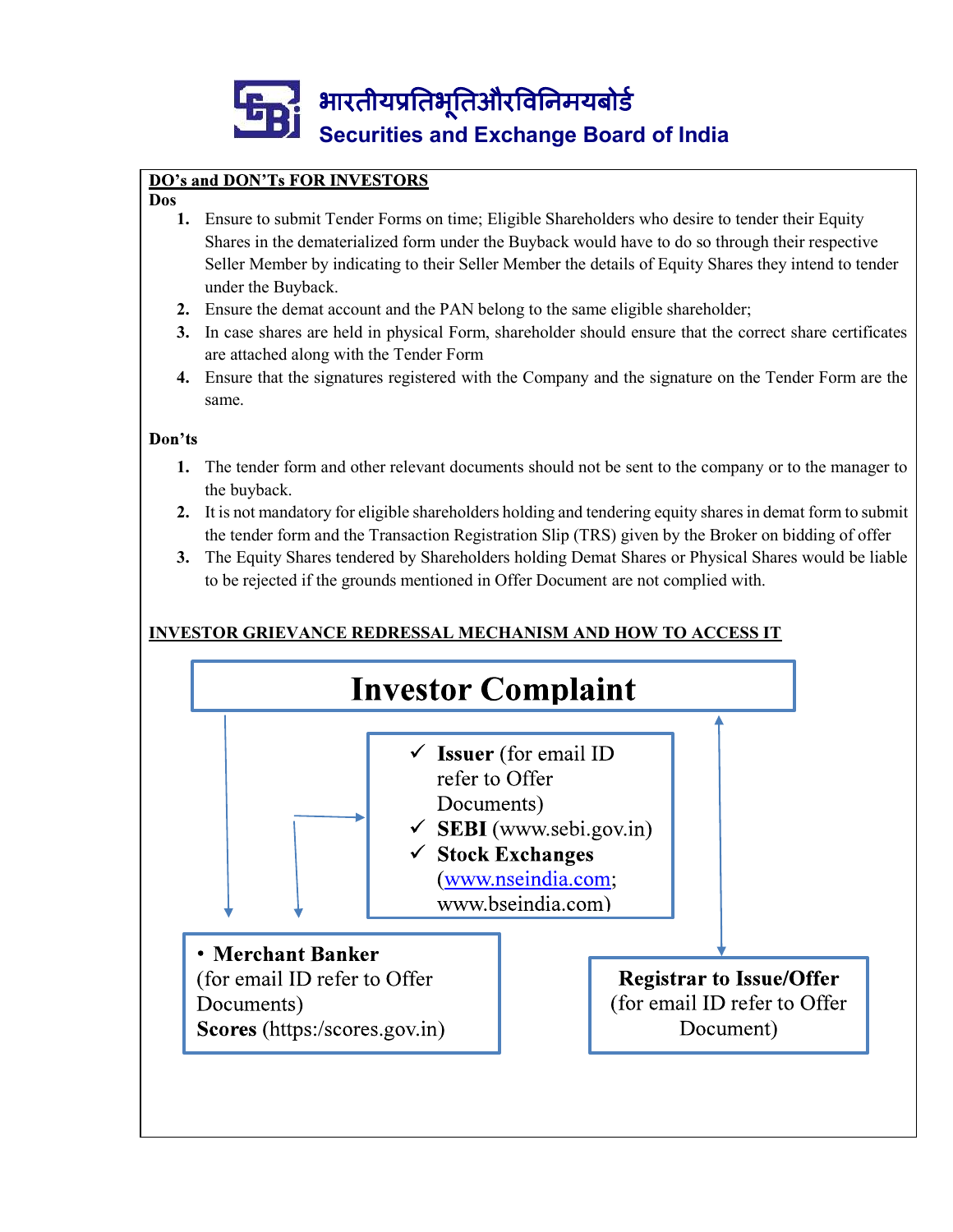# Securities and Exchange Board of India

## TIMELINES FOR RESOLUTION OF SHAREHOLDER GRIEVANCES IN BUYBACK

|                                  | <b>TIMELINES FOR RESOLUTION OF SHAREHOLDER GRIEVANCES IN BUYBACK</b>                                                                                                                                                          |                           |
|----------------------------------|-------------------------------------------------------------------------------------------------------------------------------------------------------------------------------------------------------------------------------|---------------------------|
| Sr. No                           | <b>Activity</b><br>Shareholder grievance received by the manager to the offer                                                                                                                                                 | No. of calendar days<br>T |
| 1<br>$\overline{2}$              | Manager to the offer to identify the concerned intermediary and it<br>shall be endeavoured to forward the grievance to the concerned<br>intermediary/ies on T day itself                                                      | $T+1$                     |
| $\overline{3}$                   | The concerned intermediary/ies to respond to the manager to the<br>offer with an acceptable reply                                                                                                                             | X                         |
| 4                                | Shareholder may escalate the pending grievance, if any, to the<br>functional head / head of department of manager to the offer                                                                                                | $T+21$                    |
| 5                                | Manager to the offer, the concerned intermediary/ies and the<br>Shareholder shall exchange between themselves additional<br>information related to the grievance, wherever required                                           | Between T and X           |
| 6                                | Manager to the offer to respond to the Shareholder with the reply                                                                                                                                                             | $X+3$                     |
| $\tau$                           | Best efforts will be undertaken by manager to the offer to respond to the grievance within<br>$T+30$                                                                                                                          |                           |
|                                  | Nature of shareholder grievance for which the aforesaid timeline is applicable                                                                                                                                                |                           |
|                                  | 1. Delay in receipt of consideration upon acceptance of shares<br>2. Any other grievance as may be informed from time to time                                                                                                 |                           |
|                                  | Mode of receipt of shareholder grievance                                                                                                                                                                                      |                           |
| above                            | The following modes of receipt will be considered valid for processing the grievances in the timelines discussed                                                                                                              |                           |
| etc                              | 1. Letter from the shareholder addressed to the manager to the offer at its address mentioned in the offer<br>document, detailing nature of grievance, details of application, details of bank account, date of application   |                           |
|                                  | 2. E-mail from the shareholder addressed to the manager to the offer at its e-mail ID mentioned in the offer<br>document, detailing nature of grievance, details of application, details of bank account, date of application |                           |
| etc                              | 3. On SEBI Complaints Redress System (SCORES) platform.                                                                                                                                                                       |                           |
|                                  | Nature of enquiries for which the Manager to the offer shall endeavour to resolve such enquiries/ queries<br>promptly during the offer period.                                                                                |                           |
| 2 Availability of offer document | 1. Availability of Form of acceptance cum acknowledgement                                                                                                                                                                     |                           |

#### Nature of shareholder grievance for which the aforesaid timeline is applicable

- 
- 

#### Mode of receipt of shareholder grievance

- 1. Letter from the shareholder addressed to the manager to the offer at its address mentioned in the offer document, detailing nature of grievance, details of application, details of bank account, date of application etc Nature of shareholder grievance for which the aforesaid timeline is applicab<sup>1</sup><br>
1. Delay in receipt of consideration upon acceptance of shares<br>
2. Any other grievance as may be informed from time to time<br> **Mode of receipt** Nature of shareholder grievance for which the aforesaid timeline is applic<br>
2. Delay in receipt of consideration upon acceptance of shares<br>
2. Any other grievance as may be informed from time to time<br> **Mode of receipt of s** Stature of shareholder grievance for which the aloresaid unifinite is applied<br>
1. Delay in receipt of consideration upon acceptance of shares<br>
2. Any other grievance as may be informed from time to time<br> **Mode of receipt o** 1. Delay in receipt of consideration upon acceptance of shares<br>
2. Any other grievance as may be informed from time to time<br> **Mode of receipt of shareholder grievance**<br>
1. Letter from the shareholder **are example to the st** 2. Any other grievance as may be informed from time to time<br> **Mode of receipt of shareholder grievance**<br>
The following modes of receipt will be considered valid for processing the grie<br>
above<br>
1. Letter from the shareholde
- document, detailing nature of grievance, details of application, details of bank account, date of application etc
- 

#### Nature of enquiries for which the Manager to the offer shall endeavour to resolve such enquiries/ queries promptly during the offer period.

- 
- 
- 
- 
-